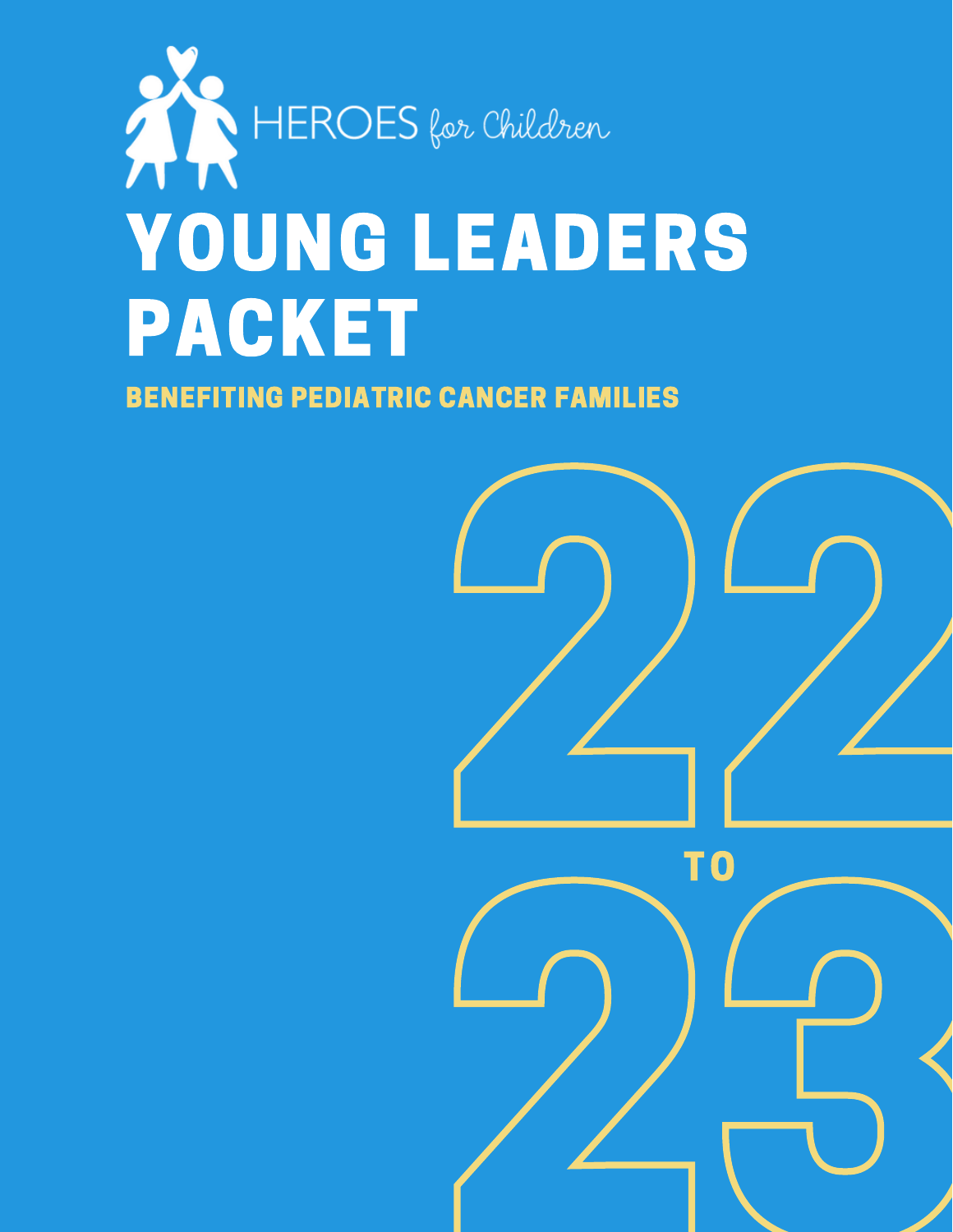## TABLE OF CONTENTS

### 01 03

**About Heroes for Children Young Leaders Core**

### 02 05

**About Young Leaders Programs Young Leaders Ambassador**

### IMPORTANT LINKS:

**[Young Leaders Application](https://www.heroesforchildren.org/dallasapplication)**

**[Parental Consent Form](https://www.heroesforchildren.org/_files/ugd/7d0dc9_cfe8f45fcb0c400b84d22fadd3be36e8.pdf)**

**[Letter of Reccomendation](https://www.heroesforchildren.org/_files/ugd/7d0dc9_c10c0867f0b74ef497ecc9b29f2ae34a.pdf)**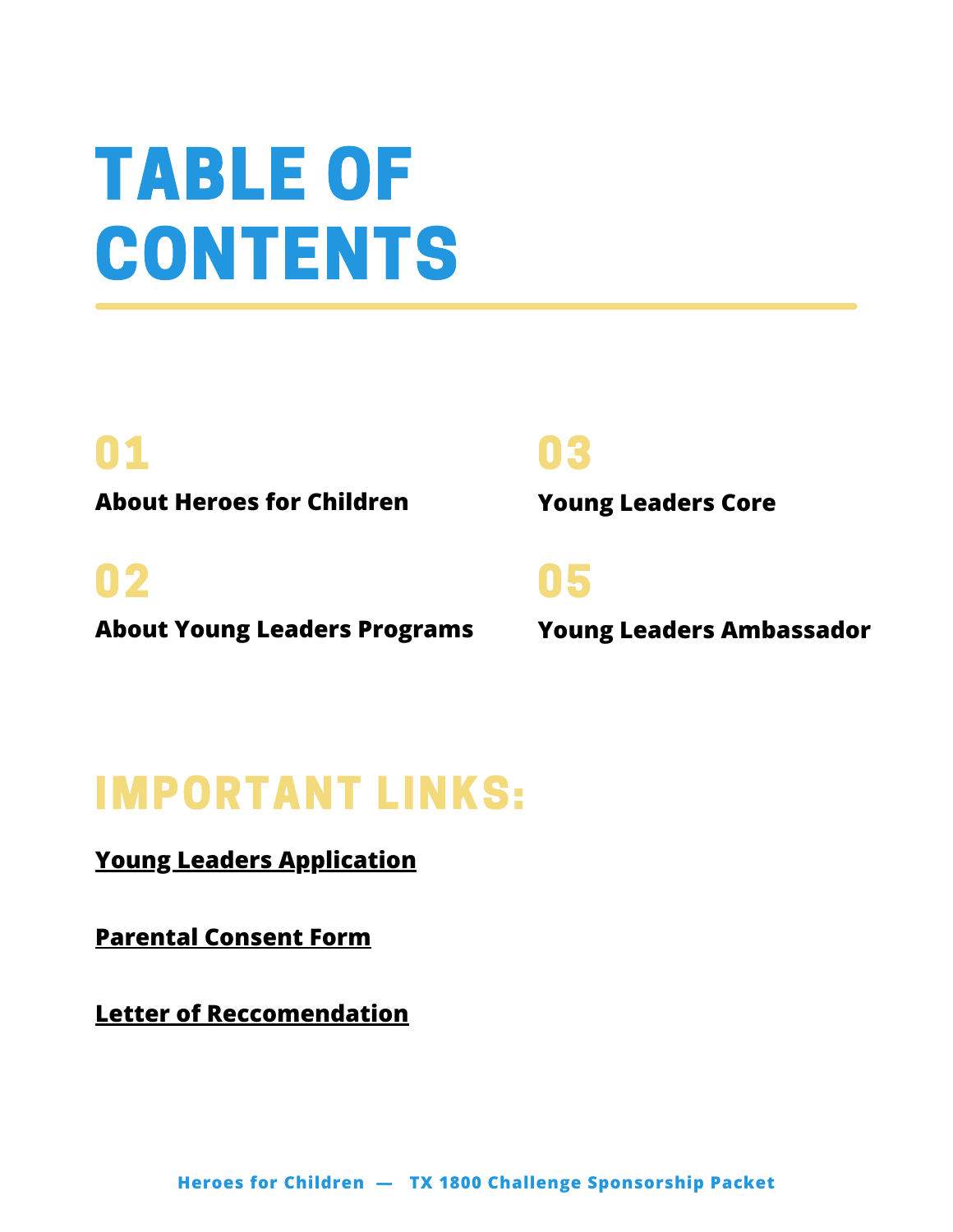## ABOUT HEROES FOR CHILDREN



Heroes for Children advocates for and provides financial and social assistance to families in Texas with children (0-22 years of age) battling cancer.

Heroes for Children was created in 2004 by two Dallas area mothers who connected after losing their young daughters to pediatric cancer. After having spent hours sitting in hospitals and running ragged trying to keep their families afloat, they realized the enormous need felt by parents of children enduring cancer treatment. Many families were losing their homes, having their electricity shut off, and struggling to make everyday payments.

#### **Since 2004, Heroes for Children has provided \$6.9 million to over 7,100 Texas families in need through our financial and social assistance programs.**

We currently work with social workers from **20 Texas hospitals** to connect with families who desperately need our assistance. Every Thursday our team processes applications from the hospitals. Checks are immediately sent on Friday for financial relief to our families.

No other organization provides direct and immediate assistance to families with such ease when it comes to restoring normalcy and bringing comfort to each family's journey.

- Our **Financial Assistance Program** allows families to make critical payments to keep their household running, their family in tact, and a parent at their child's bedside.
- Our **Social Assistance Program**, where we host events for our families, enables children and their families to feel some sense of normalcy and connection to others fighting the same battle.
- We provide our families with additional resources through other Heroes for Children programs including: **Laptops for Love, Bag for Heroes, Funeral Assistance,** and **Milestone Celebrations**.

To learn more about Heroes for Children, visit [www.heroesforchildren.org](http://www.heroesforchildren.org/).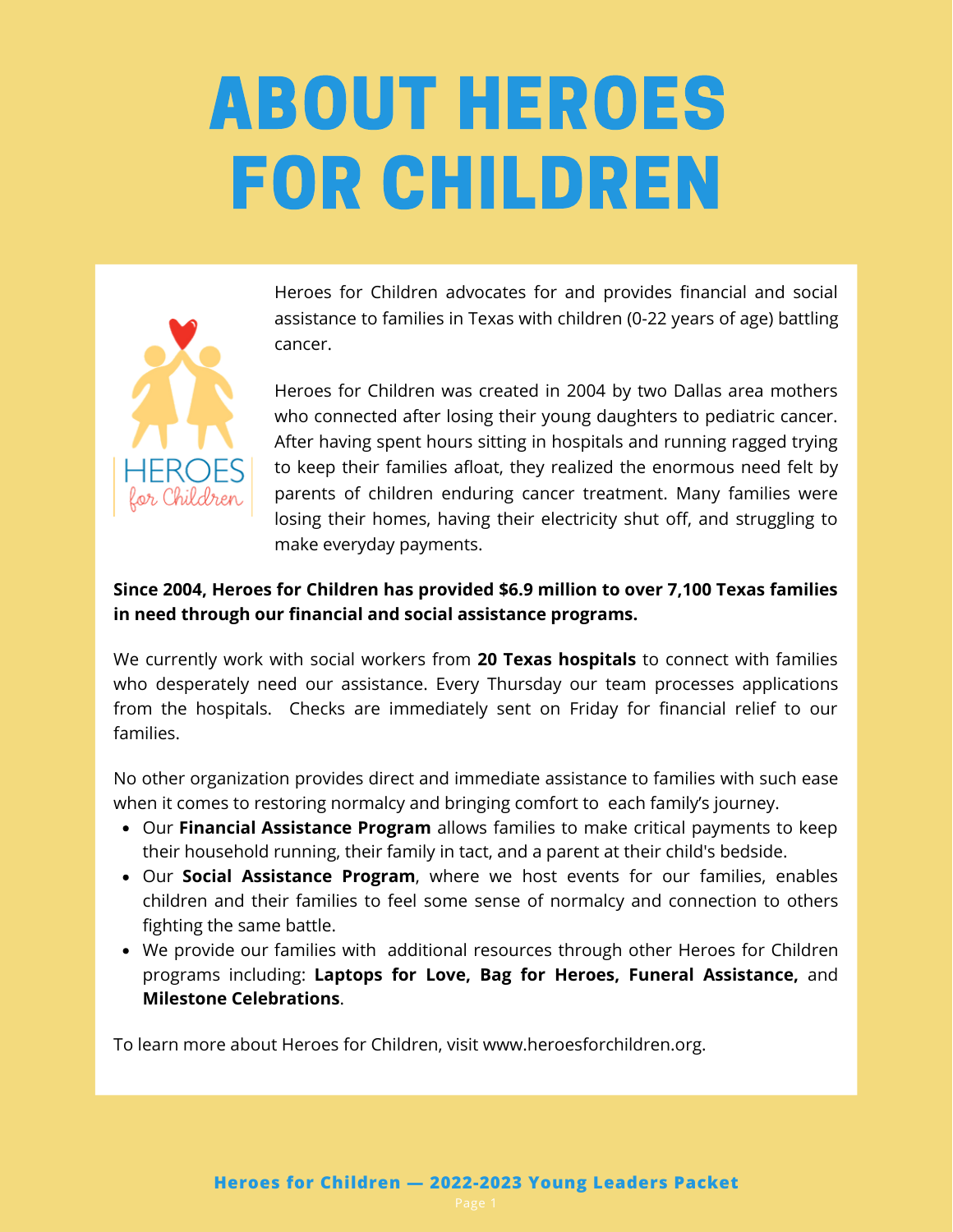## ABOUT YOUNG LEADERS PROGRAMS

Heroes for Children is setting out to create an environment where Teens and Young Adults have the tools and support they need to go out in to their community and become servantoriented leaders. As a Young Leader, you will support Heroes for Children, the community and most importantly the families we serve. How to get involved:

#### **Join the Young Leaders Core**

- Kick-off Meeting in August
- (4) four HFC planned activities from September 2022 May 2023
- (2) Video Meetings prior to planned activities
- Earn guaranteed volunteer hours throughout the year
- Submit application to HFC between May 3 July 1, 2022
- Leadership positions: (1) President & (1) Vice President
- \$100 dues (due at Kick-off Meeting)

#### **Become a Young Leaders Ambassador**

- Be an ambassador in your community on your own time. Create a volunteer activity at your school, neighborhood, club team, etc.
- Communicate plan with HFC
- Submit form to HFC to claim your volunteer hours
- Ability to plan an activity at any time throughout the year
- No meetings required, just approval of activity by HFC

### **2022 - 2023 Young Leaders Core Application Timeline**



**Heroes for Children — 2022-2023 Young Leaders Packet**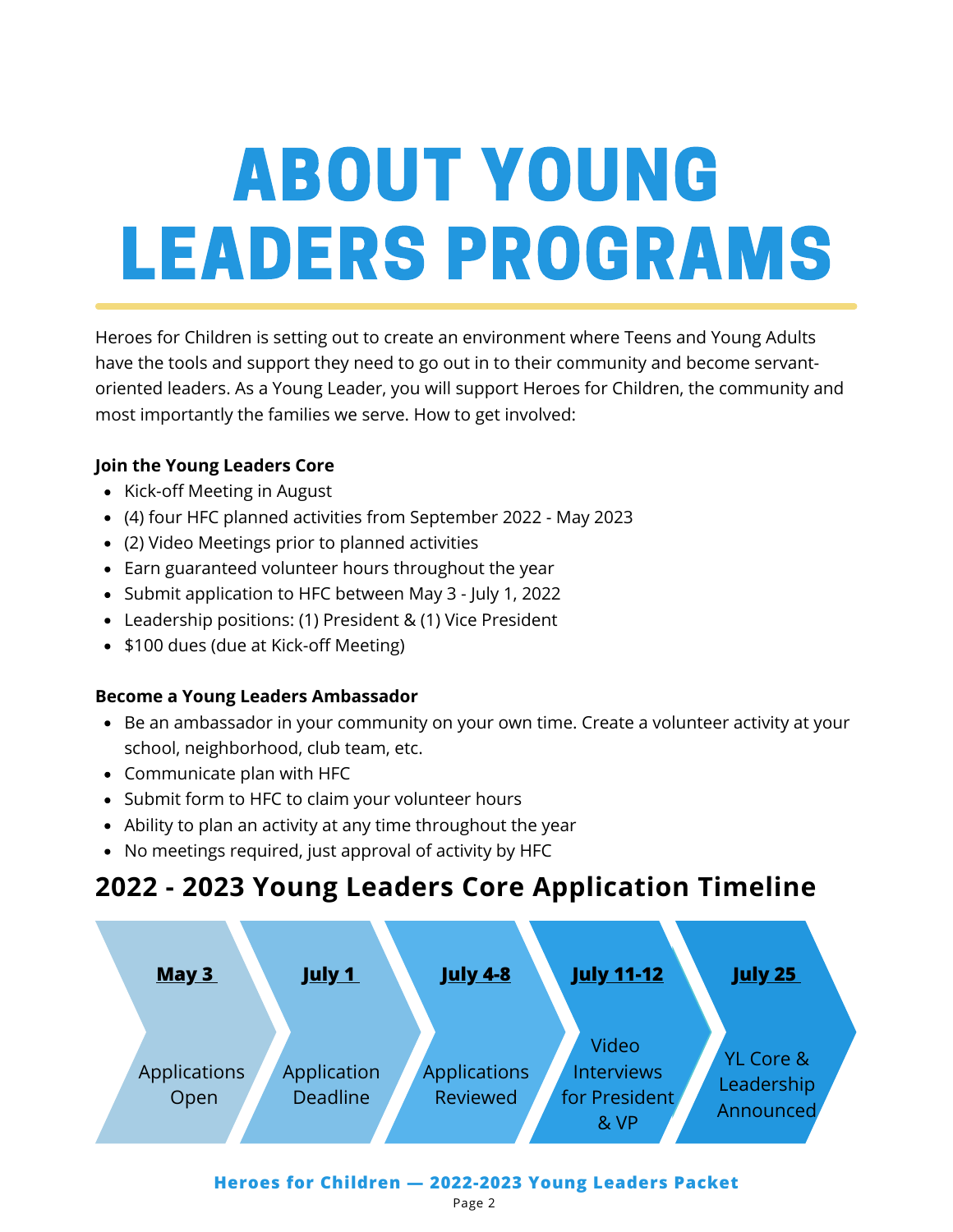# YOUNG LEADERS CORE

We are thrilled to offer Young Leaders the opportunity to earn volunteer hours, develop important life skills, and get involved with other Young Leaders in our community. We offer two opportunities for Young Leaders to get involved. Read through the information to determine if the Young Leaders Core is right for you before applying.







#### **QUALIFICATIONS:**

- Between the ages of 14 18 years old
- Must be a Freshman, Sophomore, Junior, or Senior
- Seeking hours for school, a passion, stewardship, or scholarship
- Access to a computer/email

#### **REQUIREMENTS:**

- Apply between May 3 July 29th (Late applications will not be accepted)
- Complete online application, parental consent form, and letter of recommendation
- Willing/able to meet in the Dallas/North Dallas area
- Able to attend the required 2022 2023 activities
- \$100 dues (due at kick-off meeting)

#### **REQUIRED ACTIVITIES:**

- **August 11th:** Kick-off Meeting
- **September 11th:** Go Gold Activity
- **December 4th:** Holiday Heroes
- **February 16th:** Valentine's Date Night
- **April 8th:** 5K
- **Bonus:** Complete the "Hero Challenge" or get a person/team/company to complete the challenge

**Note:** Required dates are subject to change. No more than 2 required activities can be skipped by elected Young Leaders Core. Will be moved into an Ambassador role.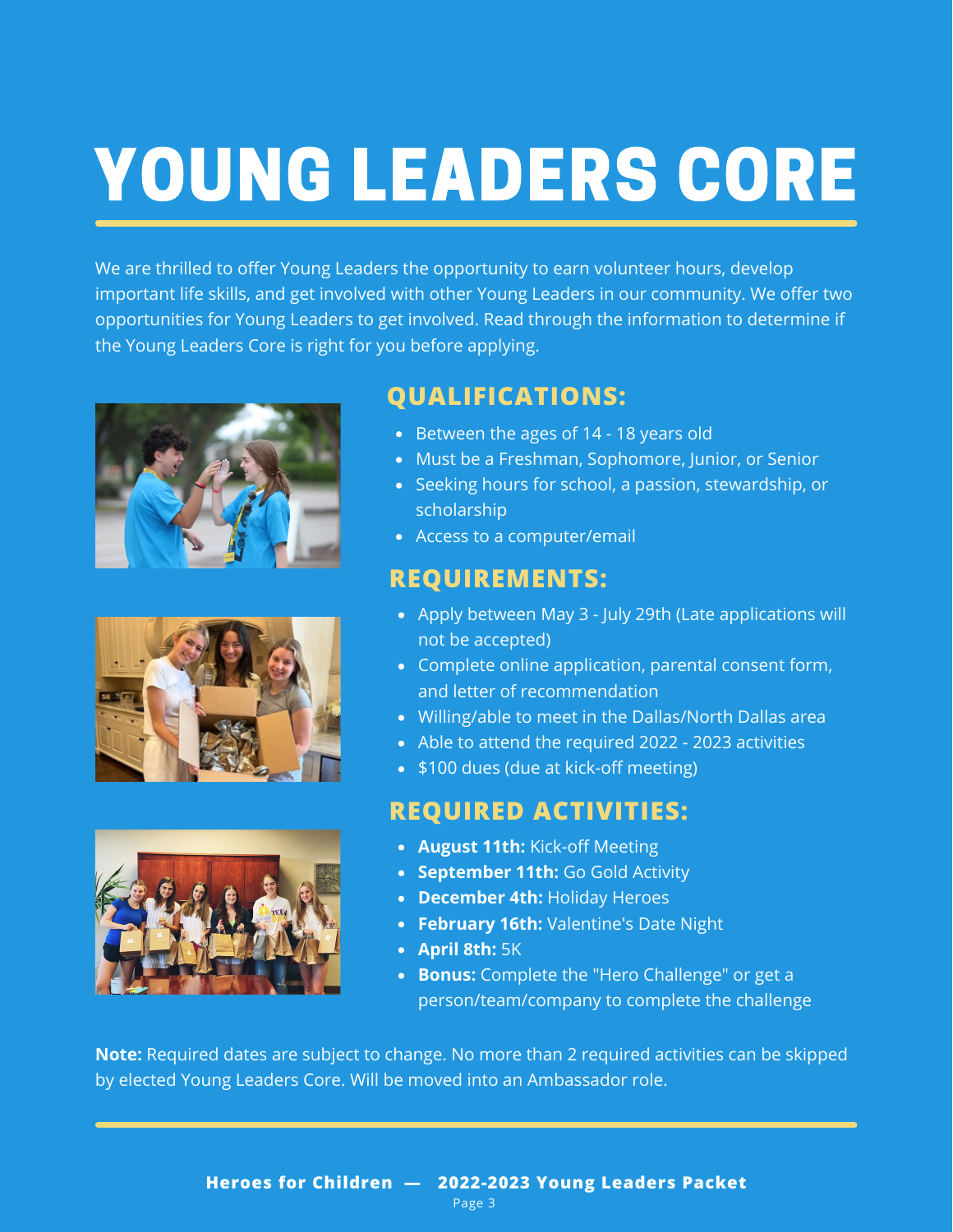# YOUNG LEADERS CORE

#### **EXPECTATIONS:**

- Willing to participate in (or watch at later date) Young Leaders Video Meetings (up to 4 during 2022-2023 school year)
- Communicate to staff to share concerns, confirm availability, and reply to emails
- Be an ambassador for Heroes for Children when engaging with your community
- Dress casual and respectful when representing Heroes for Children at events
- Be engaged and share your ideas, questions or concerns with staff
- Willing to help raise funds for families in Texas who have a child battling cancer

#### **BENEFITS:**

- Meet other Young Leaders in your community
- Earn guaranteed Volunteer hours
- Give back in a meaningful way to kids your age
- Learn valuable life skills in leadership, fundraising, and networking
- Have some fun
- **Receive a letter of recommendation from HFC for college applications (must complete all (4) four required activities and bonus activity to be eligible)**

#### **LEADERSHIP POSITIONS:**

- Positions Open:
	- (1) President
	- (1) Vice President
- Requirements:
	- Not in more than 1 other leadership role during the 2022-2023 school year
	- Be a Senior or Junior in 2022-2023 school year
	- Not required to have been a Young Leader prior to applying for position
- Responsibilities:
	- Lead and organize the Go Gold Activity and Valentine's Date Night for Young Leaders involvement (with assistance from HFC staff)
	- Work with HFC staff to lead regular communication with the Young Leaders Core
	- Maintain YL Instagram with important details and motivation to keep core involved
- How to apply:
	- Indicate your interest when you complete the YL application
	- 30 minute video interview (Interviews conducted by HFC July 11-22)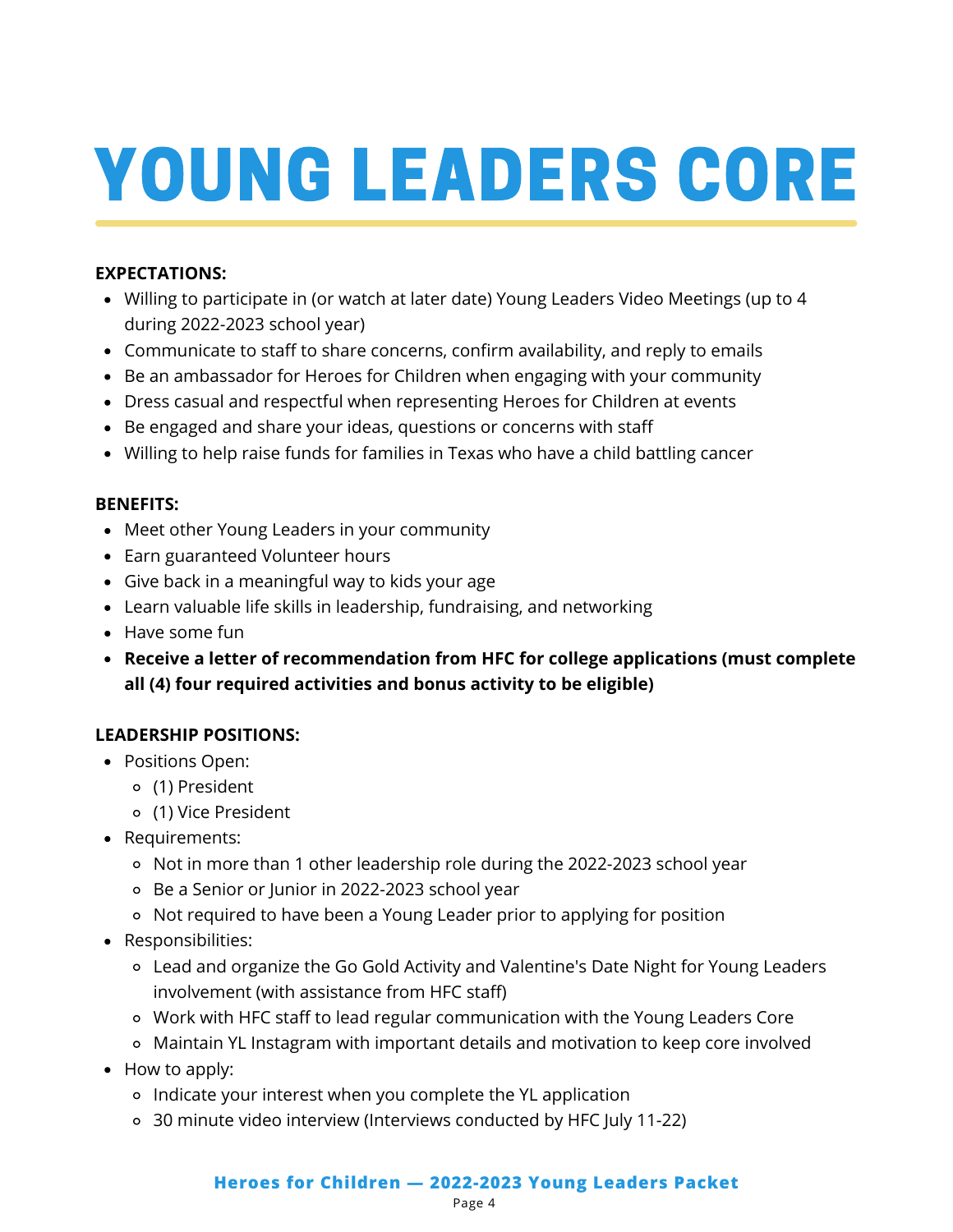### YOUNG LEADERS AMBASSADOR

We understand that teenagers have busy lives and some might need a more flexible schedule that enables them to give back as their schedule permits. Become a Young Leaders Ambassador and create your own volunteer activities at your school, church, neighborhood, family reunion, etc. The options are limitless and we encourage you to get creative! The best part is that you can execute the activity in your own time.

Some suggestions:

- Plan a **PJs for Patients Day** at your school and have students donate \$1 to wear Pjs
- Gather some friends and Host a **Bake Sale** at your church
- Host a **Bag for a Hero** drive and collect donations for patients' caregivers
- Put together **Bags for a Smile** to be delivered to patients in the hospital
- Ask your neighbors to donate \$5 for you to **tie a gold ribbon** around their trees
- Create a **challenge to honor the 1,800 children** who are diagnosed with cancer in Texas each year and start a fundraising campaign online
- Talk with your dedicated Community Relations person at school to discuss ideas!

To qualify for volunteer hours, contact HFC staff to advise of project. Once approved and completed, submit photos and completed Young Leaders Ambassador Volunteer form.

### **Are you ready to apply for the Young Leaders Core?**

To get started, visit heroesforchildren.org. Click on 'Get Involved' and then 'Young Leaders' to open the application and download the forms. Submit the online application, parental consent form, and letter of recommendation by **July 1, 2022.**

#### **For questions, contact:**

#### **Jayse Nelson**

*North Texas Event/Program Manager* jnelson@heroesforchildren.org

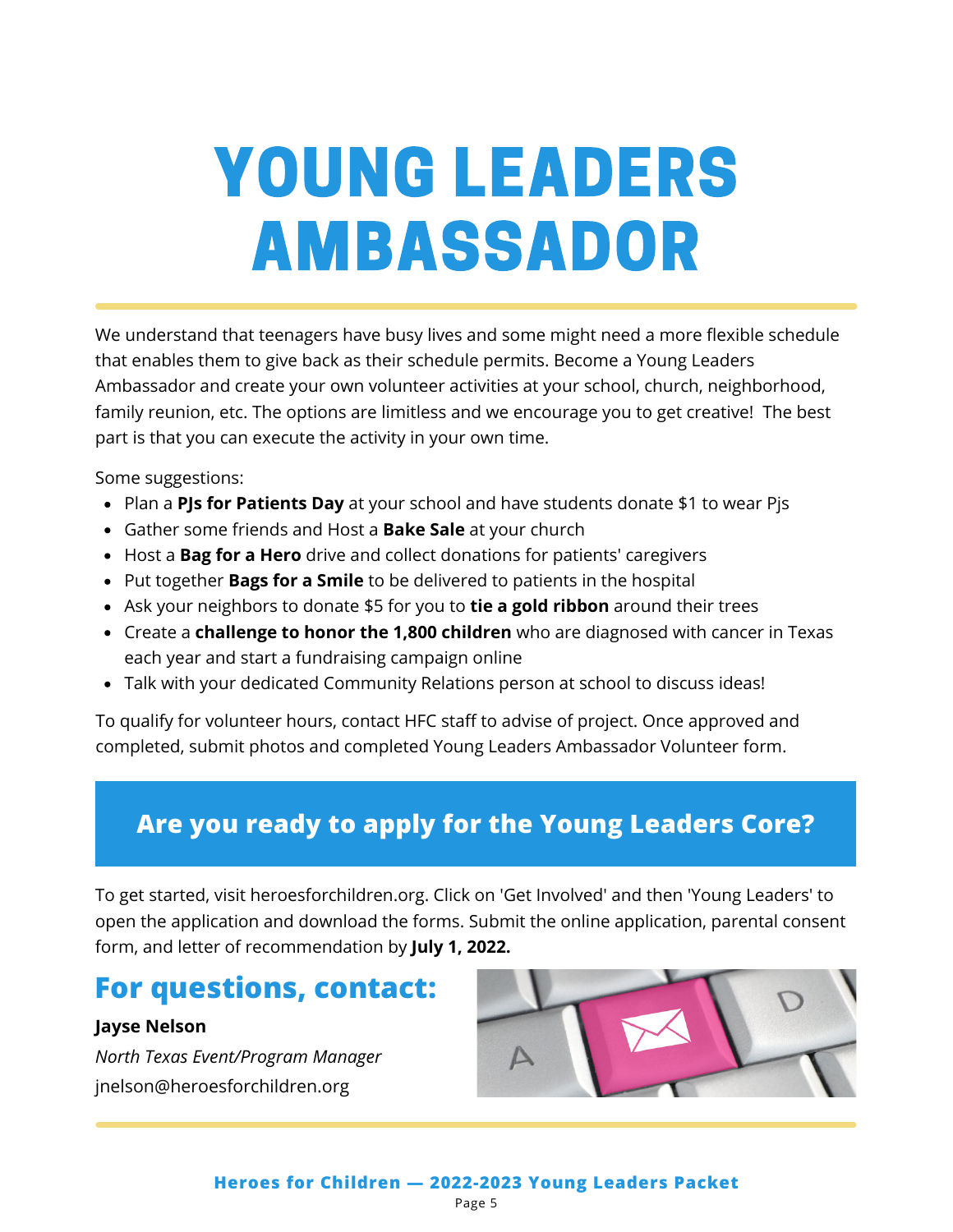

### **PARENTAL CONSENT**

#### **Young Leaders Core**

Your child is applying for the Heroes for Children Young Leaders Core for the 2022-2023 school year. By completing this form you agree that your child has your support and is able to meet requirements.

#### **2022 - 2023 Young Leaders Core Application Details**

- **Application Deadline:** July 1st, 2022 (late applications will not be accepted)
- **Kick-Off Meeting:** August 11th
- **Required Activities** (note dates are tentative and subject to change):
	- **August 11th** Kick-off Meeting
	- **September 11th** Go Gold Activity
	- **December 4th** Holiday Heroes
	- **February 16th** Valentine's Date Night
	- **April 8th** 5K (fundraising)
	- **Bonus:** Complete the "Hero Challenge" or get a person/team/company to complete challenge
- **Transportation:** Child must have the ability to meet and attend activities in Dallas/North Dallas area
- **Required Attendance:** If your child misses more than 2 required activities, they will be transitioned to the Young Leaders Ambassador program to complete volunteer hours at their own availability.

#### **Parent/Guardian Information**

| Child's Name    | $\bullet$ |            |   |
|-----------------|-----------|------------|---|
|                 |           |            |   |
| Parent/Guardian | $\bullet$ | Cell Phone | ٠ |
| Name            |           |            |   |
| Email Address   |           |            |   |
|                 |           |            |   |

For questions, contact Jayse Nelson at jnelson@heroesforchildren.org. Please sign below to acknowledge that your child has your permission to become involved with Heroes for Children.

|                                                                                                                                                                                                                                                                                                                                                                                                                                                                        | <b>Parent/Guardian Signature</b>                                                                                                                                                                                                                                                                                                                               |             |  |
|------------------------------------------------------------------------------------------------------------------------------------------------------------------------------------------------------------------------------------------------------------------------------------------------------------------------------------------------------------------------------------------------------------------------------------------------------------------------|----------------------------------------------------------------------------------------------------------------------------------------------------------------------------------------------------------------------------------------------------------------------------------------------------------------------------------------------------------------|-------------|--|
|                                                                                                                                                                                                                                                                                                                                                                                                                                                                        |                                                                                                                                                                                                                                                                                                                                                                |             |  |
| <b>Photo Consent</b>                                                                                                                                                                                                                                                                                                                                                                                                                                                   | I hereby give my permission for Heroes for Children to use photographs, audio tapes, videotape, etc of my child in publications,<br>slides, videotapes, motion pictures, or on the internet. I understand these images will be used for the purpose of educating<br>families, the media, donors, and the general public of the benefit of Heroes for Children. |             |  |
| <b>Parent Signature</b>                                                                                                                                                                                                                                                                                                                                                                                                                                                |                                                                                                                                                                                                                                                                                                                                                                | <b>Date</b> |  |
| <b>Young Leaders Core Consent</b><br>I have read and fully acknowledge the qualifications, requirements, and expectations for the Young Leaders Core. I recognize that<br>it is my responsibility to help my child follow these guidelines in order to participate in the Young Leaders Core for Heroes for<br>Children. Should my child not meet the listed requirements, I understand that my child will be transitioned to the Young Leaders<br>Ambassador program. |                                                                                                                                                                                                                                                                                                                                                                |             |  |
| <b>Parent Signature</b>                                                                                                                                                                                                                                                                                                                                                                                                                                                |                                                                                                                                                                                                                                                                                                                                                                | <b>Date</b> |  |
|                                                                                                                                                                                                                                                                                                                                                                                                                                                                        | Cubmit cignod form with opling application by July 1, 2022, Opling Applications are available at becoefersbildson erg                                                                                                                                                                                                                                          |             |  |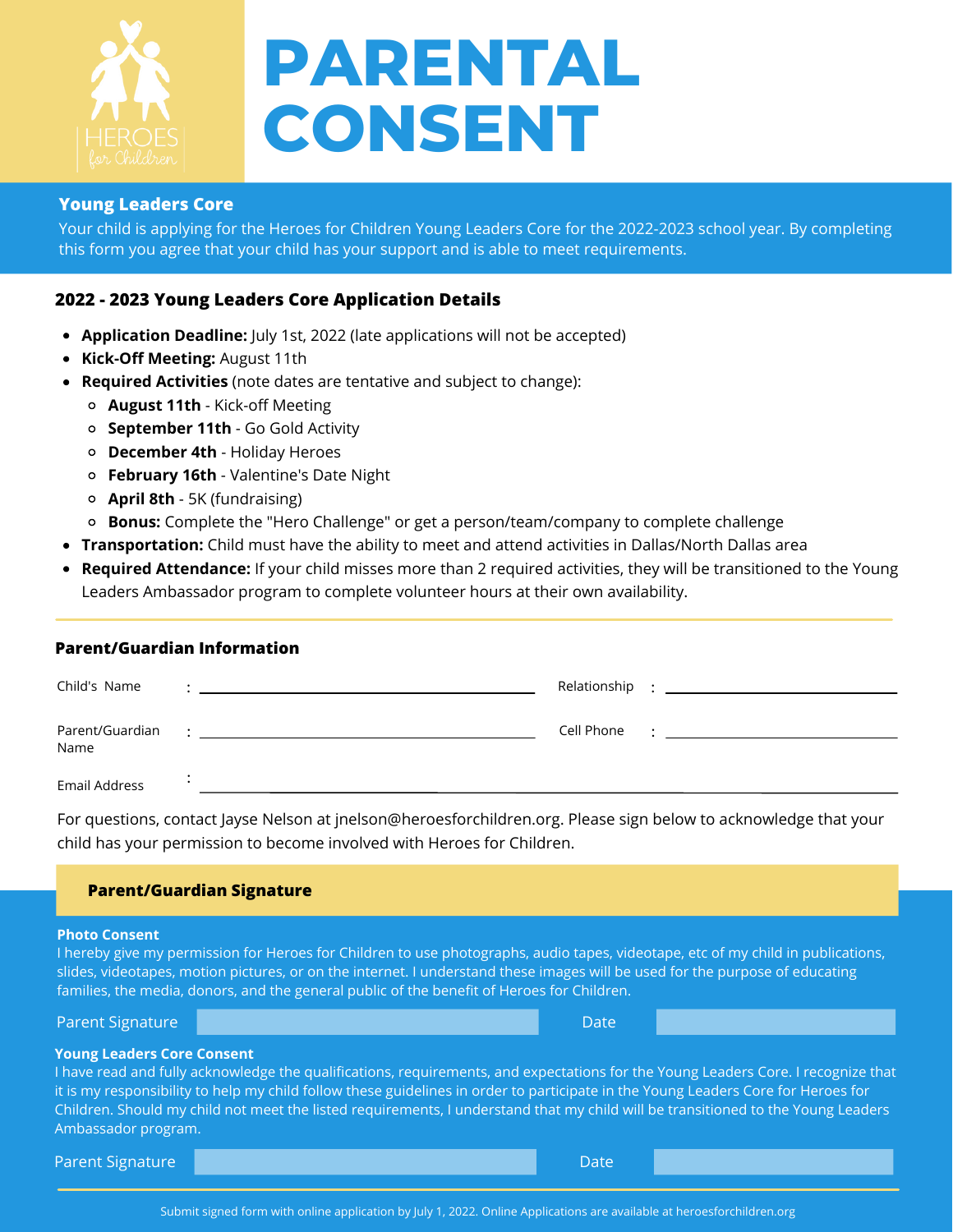

### **LETTER OF RECOMMENDATION**

#### **Young Leaders Core**

You have been selected as a reference for a student who is applying for the Heroes for Children Young Leaders Core (2022-2023). We kindly ask you to complete the form to assist us in our selection process.

(Name of Student) is an interested candidate wanting to serve on the Heroes for Children Young Leaders Core. This is a volunteer position which is a one-year commitment. We are looking for dependable, enthusiastic students. We ask that you use the space below for your comments about the student.

Please leave your comments about the student:

#### **Information**

| Name                                                                                                                                                             | <u> 1989 - Andrea Stadt Britain, amerikansk politiker (</u>                                                                                                                                                                                                                                                                                 | Relationship<br>$\mathbf{1}$ , and the set of the set of the set of the set of the set of the set of the set of the set of the set of the set of the set of the set of the set of the set of the set of the set of the set of the set of the set |  |
|------------------------------------------------------------------------------------------------------------------------------------------------------------------|---------------------------------------------------------------------------------------------------------------------------------------------------------------------------------------------------------------------------------------------------------------------------------------------------------------------------------------------|--------------------------------------------------------------------------------------------------------------------------------------------------------------------------------------------------------------------------------------------------|--|
|                                                                                                                                                                  | How long have you known this student:                                                                                                                                                                                                                                                                                                       | <u> 1988 - Andrea State Barbara, amerikan personal personal personal personal personal personal personal personal </u>                                                                                                                           |  |
| Address                                                                                                                                                          | <u>: https://www.community.community.com/internal/water/water/water/water/water/water/water/water/water/water/water/</u>                                                                                                                                                                                                                    |                                                                                                                                                                                                                                                  |  |
| City                                                                                                                                                             | <u> Alexandria de la contrada de la contrada de la contrada de la contrada de la contrada de la contrada de la c</u>                                                                                                                                                                                                                        |                                                                                                                                                                                                                                                  |  |
| Zip Code                                                                                                                                                         | $\mathcal{L}=\underbrace{\begin{bmatrix} 1 & 0 & 0 \\ 0 & 1 & 0 \\ 0 & 0 & 0 \\ 0 & 0 & 0 \\ 0 & 0 & 0 \\ 0 & 0 & 0 \\ 0 & 0 & 0 \\ 0 & 0 & 0 \\ 0 & 0 & 0 & 0 \\ 0 & 0 & 0 & 0 \\ 0 & 0 & 0 & 0 \\ 0 & 0 & 0 & 0 \\ 0 & 0 & 0 & 0 & 0 \\ 0 & 0 & 0 & 0 & 0 \\ 0 & 0 & 0 & 0 & 0 \\ 0 & 0 & 0 & 0 & 0 & 0 \\ 0 & 0 & 0 & 0 & 0 & 0 \\ 0 & $ |                                                                                                                                                                                                                                                  |  |
| Email                                                                                                                                                            | <u> 1989 - Johann Barbara, martin amerikan basar dan berasal dan berasal dalam basar dalam basar dalam basar dala</u>                                                                                                                                                                                                                       |                                                                                                                                                                                                                                                  |  |
| <b>Letter of Recommendation Signature</b>                                                                                                                        |                                                                                                                                                                                                                                                                                                                                             |                                                                                                                                                                                                                                                  |  |
| I agree the statements made about the student are true and firmly believe the student will be a great addition to the Heroes for<br>Children Young Leaders Core. |                                                                                                                                                                                                                                                                                                                                             |                                                                                                                                                                                                                                                  |  |
| Signature                                                                                                                                                        |                                                                                                                                                                                                                                                                                                                                             | Date                                                                                                                                                                                                                                             |  |

Please complete this form and return to the student so that they may submit with their application. Applications are due July 1, 2022.